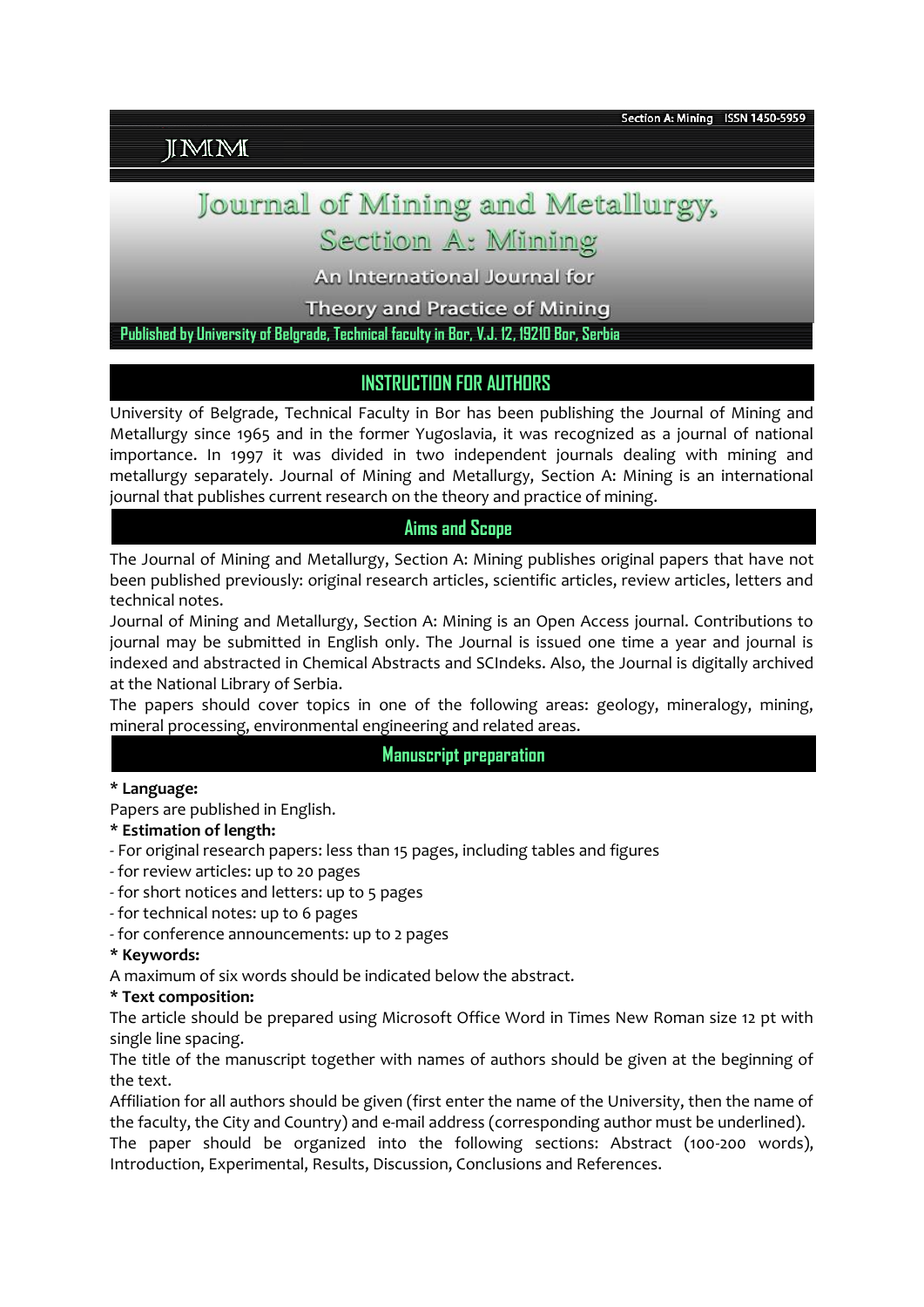## **\* Figures:**

Illustrations and figures are placed within the text at appropriate places, rather than at the end. Mark the position of figures in the text. Each figure must have a caption below the figure. A separate list of figure captions, which makes the figures comprehensible without reference to the text, should be provided in numerical order on a separate page at the end of the manuscript.

All figures should be included in TIFF or JPG form (300 DPI resolutions) as separate files. **\* Tables:**

Tables are part of the text and should be placed within the text at the appropriate places, but must also be given on separate pages at the end of the manuscript. Each table must have a caption above the table. The tables should be numbered consequently in Arabic numbers. Quantities should be separated from units by a slash (/). Footnotes to tables, font size 10 pt, are to be indicated consequently (line by-line) in superscript letters.

Tables should be prepared with the aid of the WORD table function, without vertical lines. The minimum size of the font in the tables should be 10 pt. Table columns must not be formatted using multiple spaces. Table rows must not be formatted using Carriage returns (enter key). Tables should not be incorporated as graphical objects.

A separate list of table captions, which makes the tables comprehensible without reference to the text, should be provided in numerical order on a separate page at the end of the manuscript.

#### **\* Acknowledgements:**

Include acknowledgements in a separate section at the end of the article before the references. **\* Reference list:**

Reference list should be given at the end of the paper and prepared for different types of references, as follows:

1. Author, A., Author, B. (2009) Article title. Journal title, 48 (1), 10-20.

2. Author, C. (2010) Book title. No. Edition, Publisher, City.

3. Author, D. (2011) Chapter title. In: Book title (E. Editor), Publisher, City, 21-25.

4. Author, E. (2012) Article title. In: The name of the Conference. City, Country, Proceedings, 26-35.

5. Author, F. (2013) Report title, link of web pages, (accessed date).

The reference list shall only include references which are cited in the text. All citations in the text should be given through the reference number in brackets [ ]. Also, references in not-English languages should be translated in English, whereby original of the title should be given in brackets (in Serbian), for example. Papers which have been accepted for publication should be included in the list of references with the name of the journal and the specification "in press".

Authors must follow the instructions for authors strictly, failing which the manuscripts would be rejected without review.

## **Submission of Manuscript**

By submitting a manuscript, authors warrant that their contribution to the Journal is their original work, that it has not been published before, that it is not under consideration for publication elsewhere, and that its publication has been approved by all co-authors, if any, and tacitly or explicitly by the responsible authorities at the institution where the work was carried out.

Authors are exclusively responsible for the contents of their submissions, the validity of the experimental results and must make sure that they have permission from all involved parties to make the data public.

Authors wishing to include figures or text passages that have already been published elsewhere are required to obtain permission from the copyright holder(s) and to include evidence that such permission has been granted when submitting their papers. Any material received without such evidence will be assumed to originate from the authors.

Authors must make sure that all only contributors who have significantly contributed to the submission are listed as authors and, conversely, that all contributors who have significantly contributed to the submission are listed as authors.